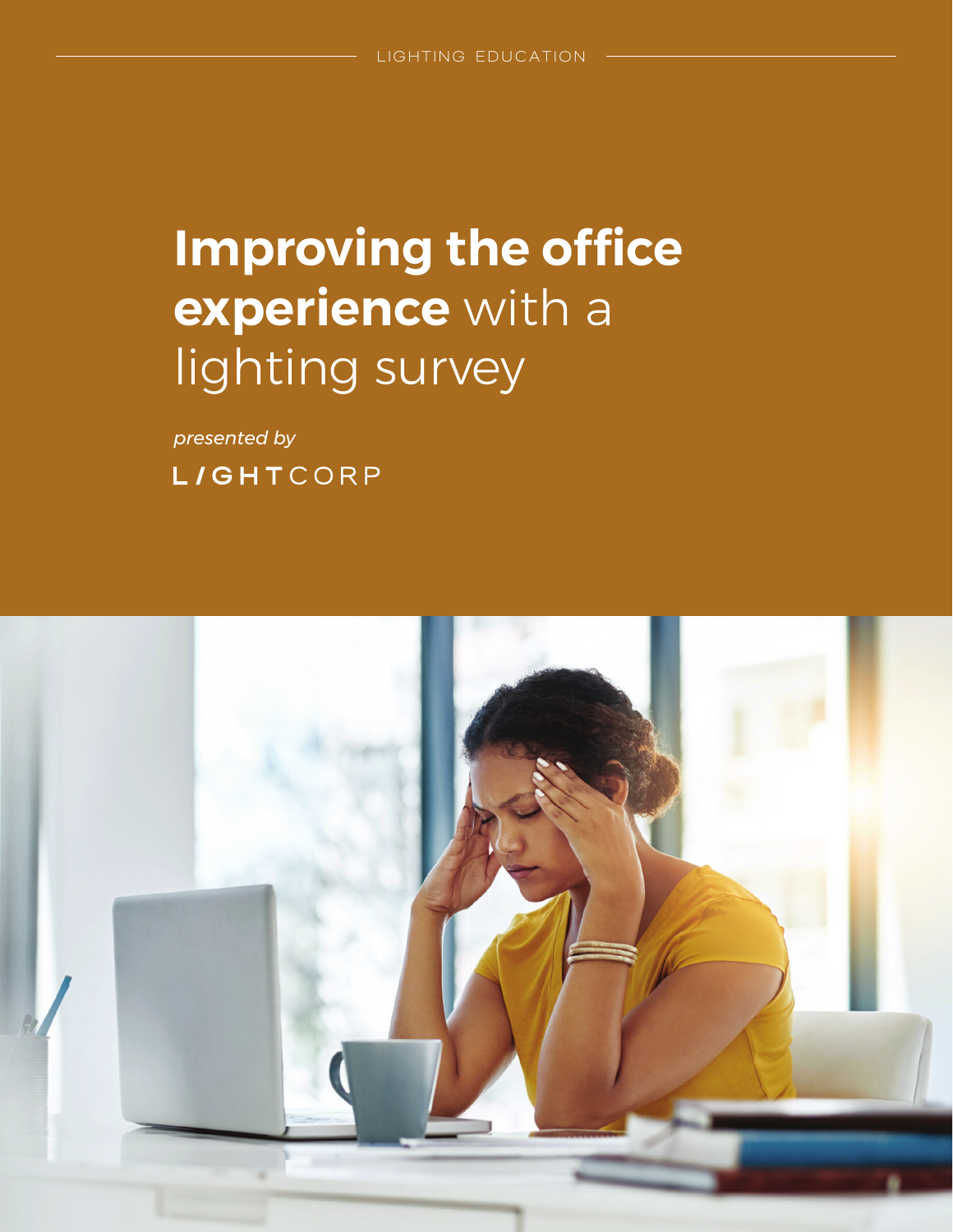As workers continue to return to the office and leave the comforts of their home environment, they bring with them new expectations of what comfortable working should be. The lighting in the workplace is something most office dwellers assume is static and unchangeable. And if employers consider lighting at all, they may assume that if employees don't complain, their existing lighting is doing its job.

Subpar lighting in the workplace can subject employees to visual discomfort, headaches, decreased productivity, increased risk of accidents, and more. A lighting survey (also known as a lighting audit) can root out problems like insufficient illumination, excessively bright light, flickering, improper contrast, and glare- all of which contribute to these problems mentioned above.

Curious to see how the light in your work environment measures up? Use the five-step plan below to audit your lighting and find opportunities to set up your spaces for more comfort and productivity.

### First, recognize lighting requirements are unique

When considering the illumination needs for an entire building, they shouldn't be addressed uniformly. Not all areas will be home to the same kinds of activities nor require the same amount of light. Use the chart below as a starting point when evaluating illumination recommendations for the various spaces found around the office.

### Second, consider the tasks performed in each area

Depending on the activity, the general guidelines above may not be appropriate for all tasks performed in each space. Consider the two operations that occur most often at a workstation: computing and reading paper-based documents. Each of these tasks requires vastly different amounts of light. The human eye demands more light to read printed material (especially as it ages), but that extra light is prone to create glare and screen reflections on nearby computer displays. But if lights are set low for efficient computing, that amount of light won't provide enough contrast to the eye for comfortable reading. *It is for this reason that we are so passionate about task lighting being included in the overall lighting plan!*

#### continues

#### Recommended amount of foot candles (FC) by type of office space

| Individual workstations<br>(open & closed offices) | 50 FC        |
|----------------------------------------------------|--------------|
| Conference rooms                                   | $30 - 50$ FC |
| Corridors                                          | 20 FC        |
| Front Iobbies                                      | <b>20 FC</b> |
| <b>Flevator lobbies</b>                            | 20 FC        |
| Stairwells                                         | 20 FC        |
| Break or dining areas                              | 15-20 FC     |
| Kitchen areas                                      | 50 FC        |
| Restrooms                                          | 20 FC        |

*Source: US General Services Administration Lighting Standards*

#### Recommended amount of foot candles (FC) by activity in office

| Reading paper<br>documents, ages 25-55      | 35-75 FC  |
|---------------------------------------------|-----------|
| Reading paper<br>documents, ages 35-75      | 50-100 FC |
| Computing with a white<br>screen background | 50-75 FC  |
| Computing with dark<br>mode background      | 20-50 FC  |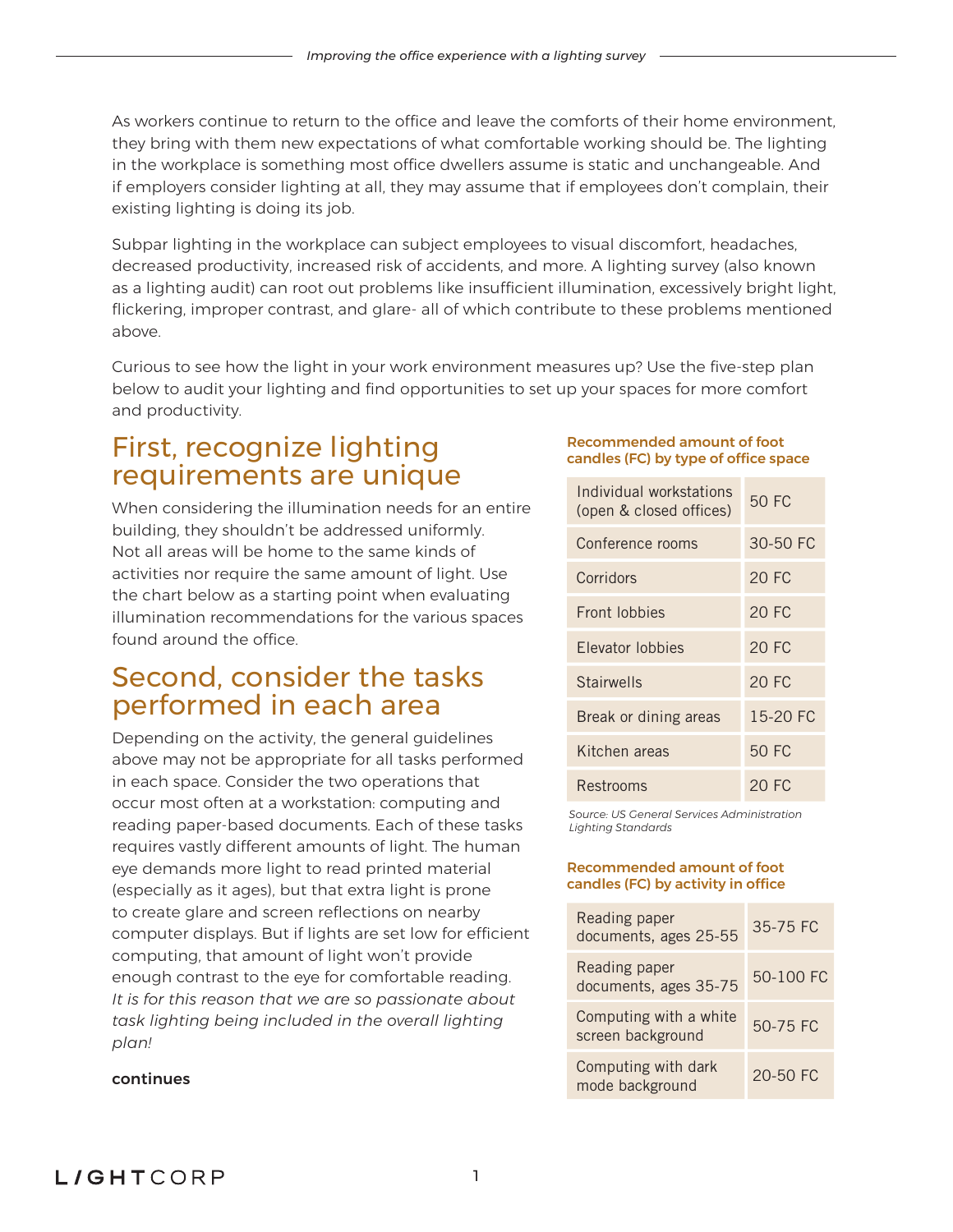# Third, measure

Now is the time to find out how much light is in your spaces currently. The most accurate way to do this is with the help of a sensitive light meter (like the kind photographers use). Light meters are widely available and come in many different price points—so focus on finding one that is reliably accurate and fast. You may need a specialized LED light meter if the building uses LED lighting to get the most accurate measurements. Follow the tips below for obtaining the most accurate measurements:

- Be sure to block any daylight in the room with curtains, blinds, or shades
- Place the light meter on the surface you want to measure (such as the desktop), which will provide an accurate representation of the light intensity reflected towards the eyes
- Wait for the reading on the meter to stabilize before recording a measurement.
- Also, make sure to not position yourself between the sensor and available light sources, which can yield a false measurement

## Next, make adjustments where necessary

Now that you know the recommended levels for each space and the current lighting levels that exist, it's time to make adjustments if there are any discrepancies. In addition, consider the following best practices when modifying your lighting plan. Have a copy of this list handy as you audit each work area, noting where any changes can be made. Many of the modifications won't cost you a penny and are quick to implement.

- Position desks between rows of any ceiling-mounted lighting fixtures and perpendicular to any windows where possible
- Add supplemental task lighting to illuminate writing and reading tasks and while balancing any brightness around monitors
- Ensure computer monitors are not positioned directly in front of or behind windows or other bright light sources. The natural light coming from windows can create uncomfortably high contrast, glare, or reflections.
- Use these methods to check for glare[1] from overhead lights, sunlight, reflective surfaces, or unshaded task lights
- Adjustable window coverings such as blinds or shades can help keep direct beams of light from negatively impacting workers as the sun changes position during the day.
- Incorporate light, matte colors and finishes on walls and ceilings to better reflect indirect lighting and reduce dark shadows and contrast

# Finally, don't neglect our #1 tip

The easiest way to discover troublesome lighting issues impacting your team is to ask! Your employees know their individual spaces best, so chat with them individually to ask if they experience any visual strain or headaches throughout the day.

A lighting survey is an excellent way to uncover and prioritize any lighting problem areas in your workplace. Any time devoted to improving the lighting for better health, comfort, and productivity of your workforce is time well spent. **/**

#### *TIP:*

*Vertical blinds work best for east- and west-facing windows and horizontal blinds for north- and south-facing windows.*